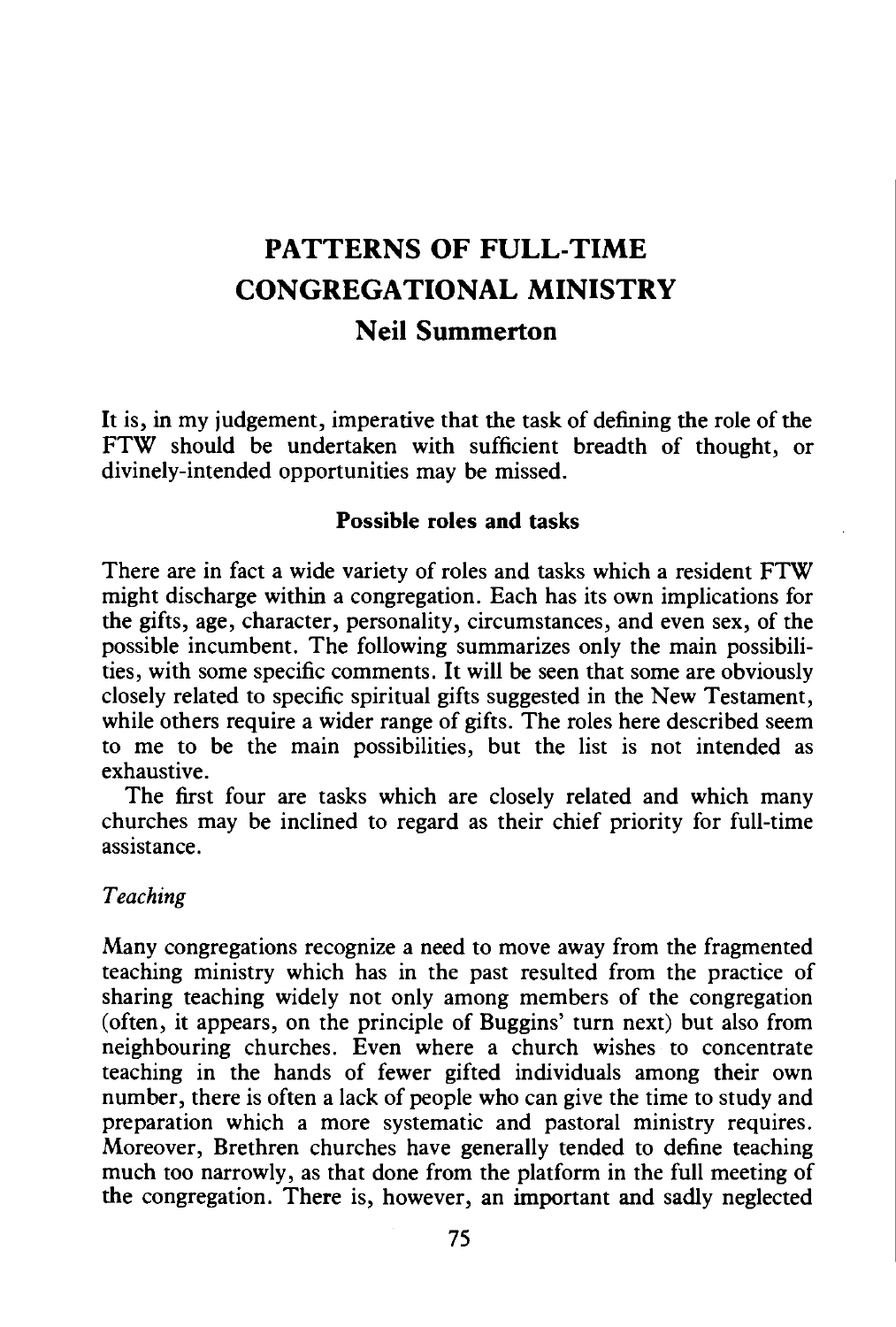scope for nurturing young Christians and training those of all ages for individual tasks and leadership of specific activities in the congregation. As this generally requires teaching of small groups, and content closely adjusted to the immediate need, it is time consuming and often beyond the resources of elders and others in full-time secular employment.

# *Pastoring*

Many Brethren churches, and certainly elderships, would feel that there is an even greater need for more systematic, regular, prompt and effective pastoring to meet the varied and complex needs of the average congregation. It is this that an eldership of individuals in full-time employment often recognizes that it is least able to provide.

# *Strategic thinking and leadership*

Elderships, especially those in smaller churches, often lack individuals among them with the prophetic, visionary gift to see the way in which the Lord wishes the particular congregation to develop, and with the wider experience to know what developments in other churches are proving profitable for life and growth there. This gift and experience can be critical to the fortunes of a congregation and to that congregation's view of the competence of its eldership. It can sometimes be provided in respect of a number of churches by an itinerant pastor and teacher who is in an apostolic role with respect to those congregations. But in other circumstances, this may be a vital contribution to be made by a FTW.

## *Administration and co-ordination*

In other congregations, the central problem may not lie in the area of vision but of *implementation.* There may be no shortage of ideas as to what ought to be done to encourage life and growth, and no shortage of plans to put those ideas into effect. But the elders, deacons and others in the church may lack the time and energy to carry them into effect, as well as effectively to discharge all the other important tasks that appertain to these positions. This entails more than simple secretarial or clerical assistance, though some of that may be required. It may, for example, be decided that the teaching ministry should take such and such a shape, with a blending of contributions from gifted individuals inside the congregation and itinerant preachers as well. But the plan in principle and detail must be communicated promptly and effectively to the people concerned in order to carry it into effect. Or there may be a plan to develop a particular sort of outreach activity requiring the identification, co-ordination and training of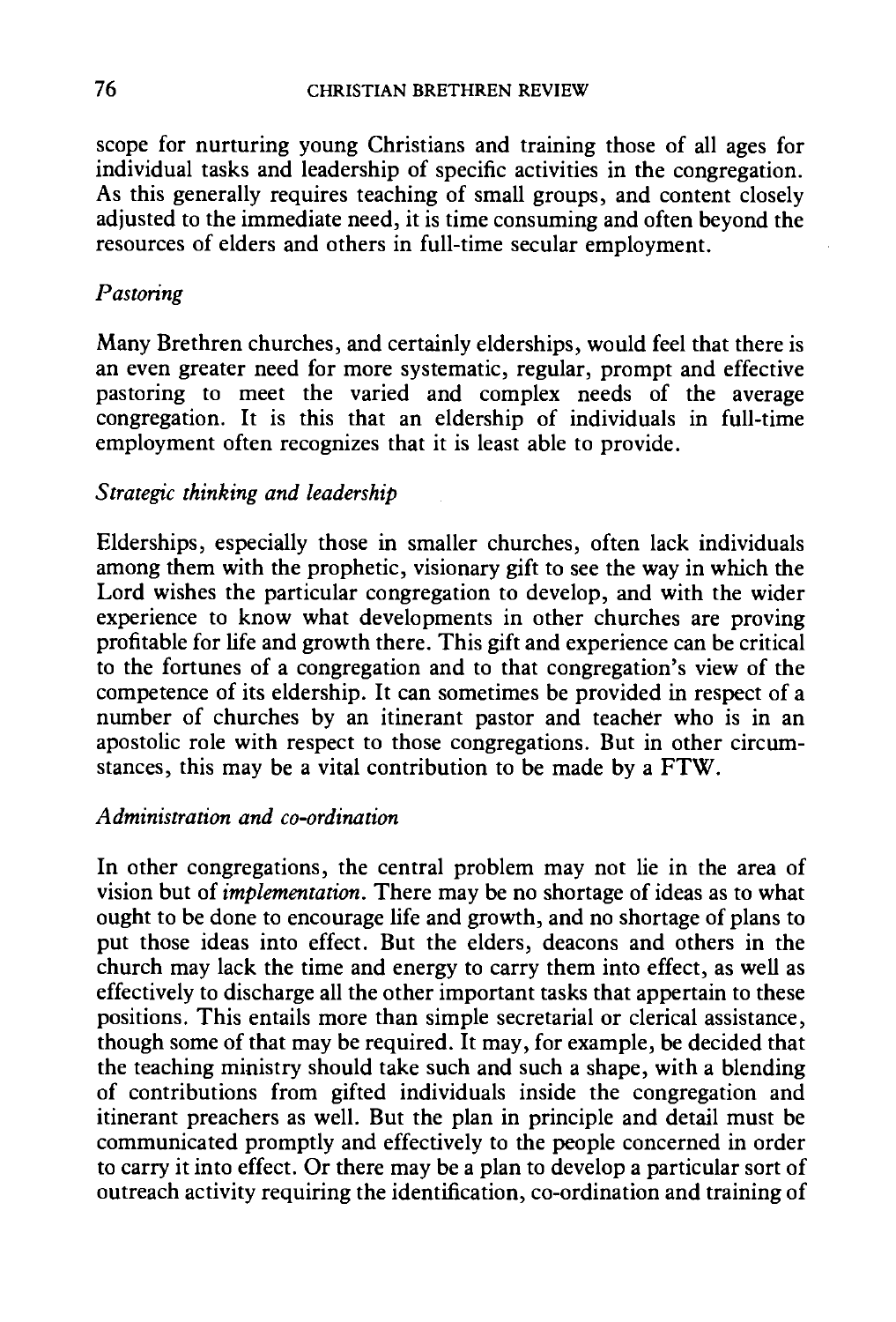a number of individuals with suitable gifts within the church, and the plan lies fallow for want of an individual to invest the time in carrying it into effect. And, in addition, there is the blending of plans into a coherent whole and their presentation to the congregation as such. (Communication within the congregation is a role in its own right which is not considered in the present listing).

## *Evangelist*

Since one of the prime reasons that Brethren assemblies are turning to FTWs is to reverse their declining fortunes, many may incline to give priority to the role of evangelist in order to secure a new movement forward of the congregation and growth in numbers through conversion. This may not necessarily be a wise decision where the fundamental problems of the congregation lie in spiritual areas which call, as a precondition of numerical growth, for the gifts and roles already described. But where it is considered that evangelism is the appropriate role in which a FTW should be called, it is worth defining more closely the precise types of evangelistic task which are contemplated, as this should help in the identification of an appropriate person. There are at least three functional possibilities, though a particular individual may of course be gifted to work in all three ways.

*A 'preaching' evangelist* This is a role familiar in Brethren assemblies in the past. The main task of such an individual would be the direct proclamation of the gospel in meetings specifically convened for that purpose, ranging from meetings of the mission type convened by and on behalf of the congregation as a whole, to coffee mornings and other house meetings. When this pattern of evangelism is followed, the onus of contact with non-Christians rests very much with individual believers within the congregation and it follows that the evangelist or someone else must be capable of motivating the congregation as a whole towards personal witness and evangelism. Traditionally, such 'preaching' evangelists have maintained an itinerant ministry and it seems doubtful how far a ministry of this type could be concentrated in a single congregation unless either that congregation forms a base for a geographically wider evangelistic ministry for a considerable portion of the year or the ministry is combined with some other ministry within the congregation, eg, a pastoral role.

*Neighbourhood, community evangelism* An individual with suitable gifts and inclinations (which would need to extend well beyond preaching) could well maintain a resident ministry in a congregation if his or her role were to spearhead a programme of pre-evangelistic and evangelistic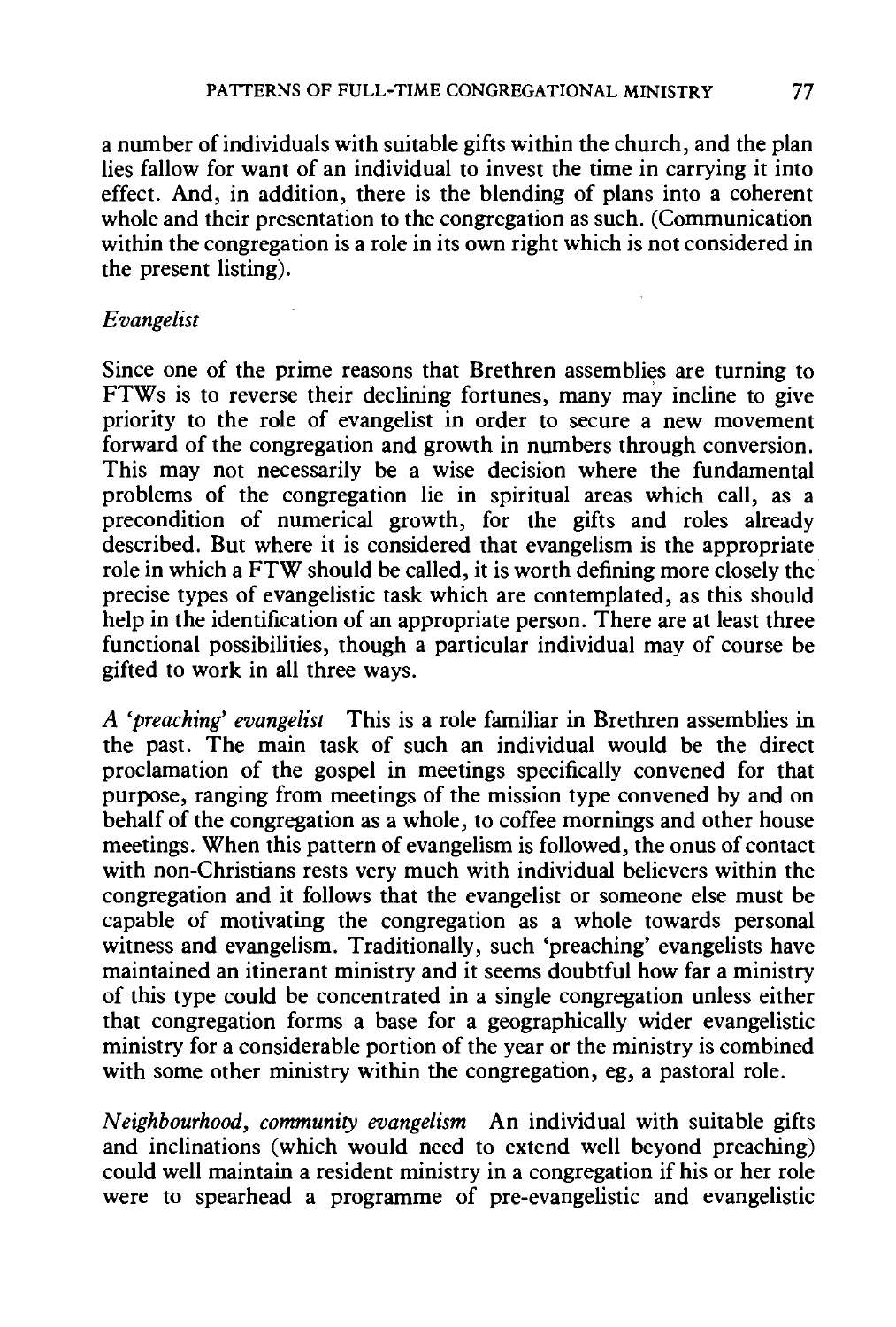activity in the neighbourhood. Typically, this might entail analysis of the neighbourhood and its spiritual needs, the devising of plans of action with suitable mechanisms for contact (eg house to house visitation, community action, and house meetings for neighbours and other contacts, as exemplified by Robert Scott-Cook's methods in Bristol<sup>1</sup>), and the nurturing of converts in groups separate from the main meetings of the church so as to provide the necessary teaching and social bridge into the full fellowship of the church. This is in essence a task of church planting, and the FTW would require the appropriate gifts. Insofar as it is carried out within a single congregation, it could be regarded as a task of replanting the congregation from within (very necessary in the case of some fellowships which, though considerable in numbers, may in effect be moribund evangelistically). In many areas, there may be opportunities for such a FTW to lead personnel from a live congregation in church planting operations nearby, eg, on an unchurched estate or in church buildings (Brethren or otherwise) which are in danger of falling out of use. In essence, this is a task of planting satellite congregations, and may again be combined with, say, a pastoral role within the base congregation.

*Youth evangelist* A further distinct evangelistic task, which might be especially suitable for a young FTW with definite evangelistic gifts, would be a remit to spearhead youth evangelism in the congregation, based either on existing youth clubs or new activities created for the purpose.

#### *Youth pastor or leader*

A congregation which has extensive youth activities in terms of youth clubs and outreach, or which is well placed to develop such ministry, could consider the appointment of a full-time youth leader or worker. This is specialised and demanding work for which some kind of appropriate training is desirable. To be effective, such clubs need to operate on more than one evening a week, and preferably on virtually every evening. Such is the character of this work that it is not reasonable to expect an individual carrying other heavy responsibilities in a congregation to undertake it. Often in the past in Brethren churches, youth work has been undertaken by, eg, a teacher in his or her spare time, and he or she has exhausted himself or herself in the process. It is therefore a suitable role to be undertaken on a full-time basis if growth and development is sought. Where there are a number of teenagers and young adults in a congregation, or where youth activities are successful in bringing young converts into the fellowship of the church, a full-time youth worker can be expected to grow into a position of leadership in respect of younger church members who will naturally look to him or her for pastoral care. It will be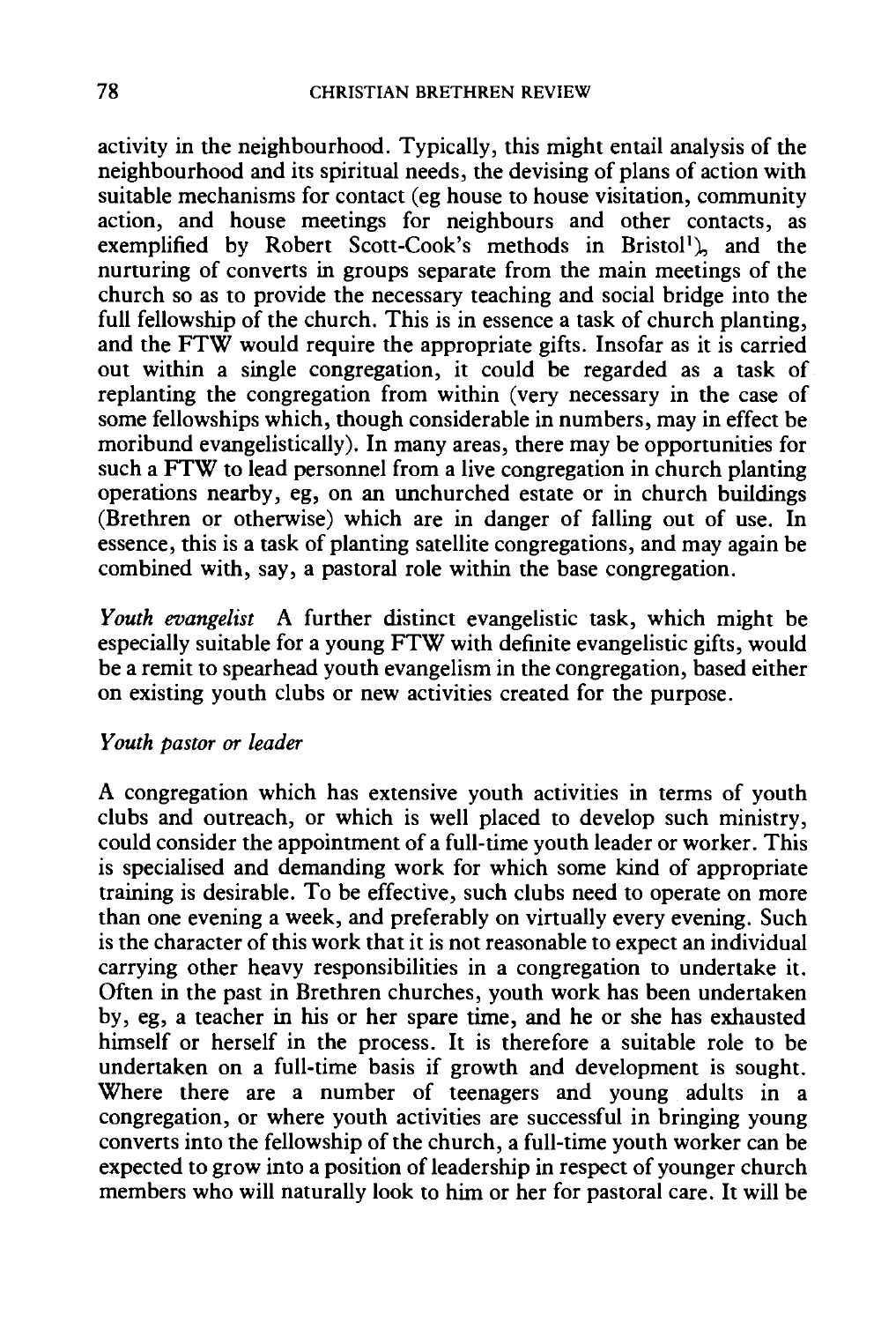wise, therefore, to look for leadership and pastoral gifts in a youth worker, as well as evangelistic ambitions and technical competence and training in youth work.

#### *,Community care-social worker*

In modern conditions in which many people have no natural disposition towards the Christian faith and church attendance, an essential precursor of effective evangelism is action to establish a congregation's credentials in the neighbourhood. This can take a number of different forms from involvement in the activities of a local secular community centre, through practical advice on the day-to-day problems which people may have with housing, employment and social benefits, counselling, to full-scale community care. Some work of this type may well draw on expertise available in the congregation as a whole (eg legal, accounting, or local government knowledge) but its effectiveness will be greatly enhanced if it can be led and organised by a full-time person with relevant training and experience.<sup>2</sup> And in the larger congregation the needs of elderly and sick members and others with practical needs may be great enough in themselves to take up much, if not all, the time of a full-time person; in that case, the role would in essence be that of a full-time deacon.

## *Musical director*

Some very large non-Brethren congregations (mainly Anglican) have found the burden of directing worship so great that it has proved worthwhile to support someone on a full-time or part-time basis to coordinate this aspect of congregational life, particularly the musical· element, but embracing other aspects as well. In larger non-Brethren churches (200-300 members or more) in the United States it is common for a 'Director of Music' to be appointed as a supplementary full-time or part-time staff member alongside, eg, the Director of Christian Education (ie the individual responsible for the Sunday school, including adults, and training programmes of the church). Such developments are likely on the one hand to strike fear into the hearts of many people of Brethren background in the UK and on the other to suggest how limited are our tentative moves towards a single FTW in our congregations. In this context it is significant that at least some recently formed Charismatic fellowships are already moving towards the support of more than one fulltime person for ministry within the home congregation.

Three further possible roles for a full-time or part-time supported worker are largely self-explanatory:—plant engineer/caretaker; secretary/ clerical assistant; and treasurer. Where a congregation grows to large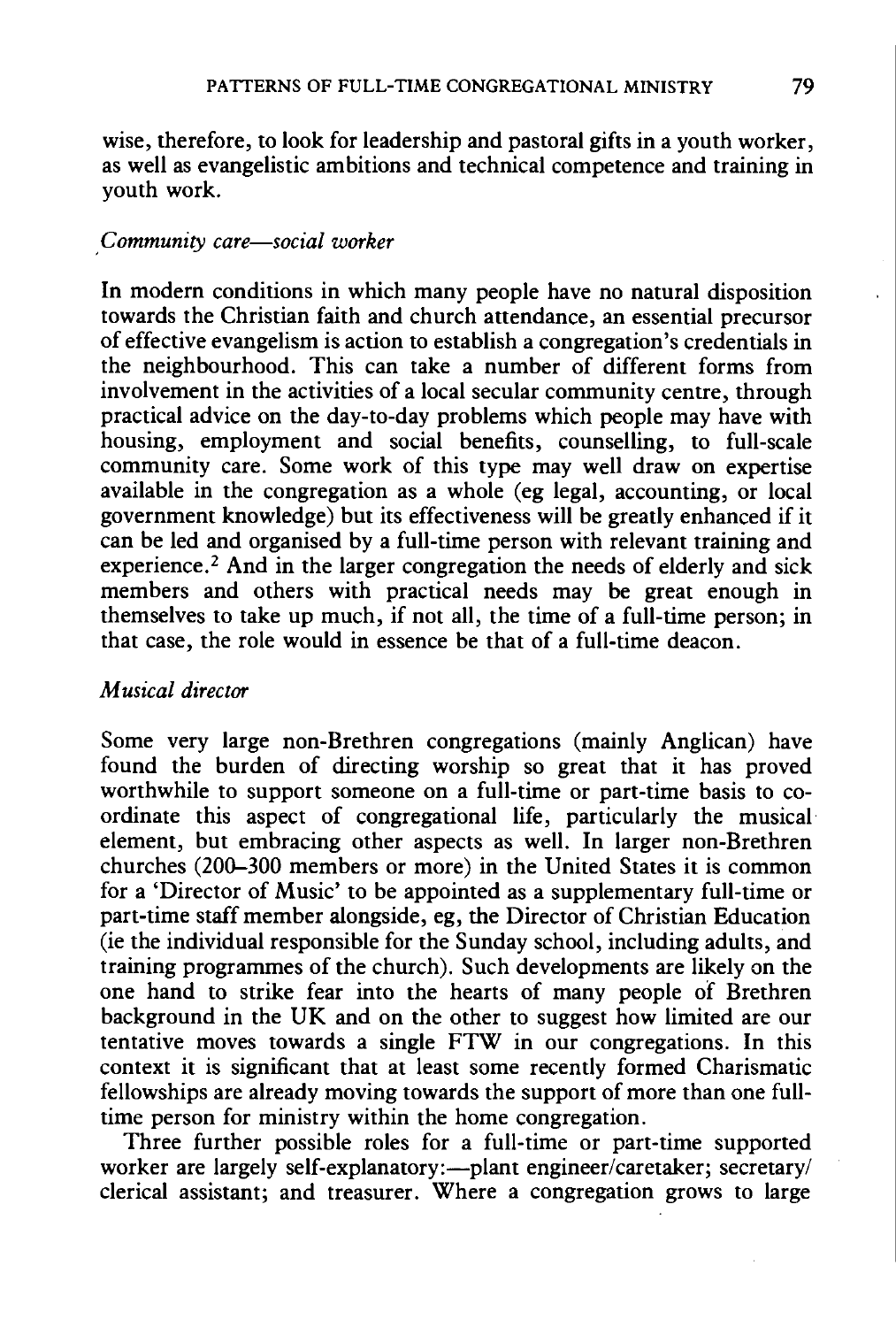numbers, especially if it finds it necessary to acquire substantial buildings and equipment, the pastoral leaders and deacons may well need at least part-time assistance and support to relieve them of day-to-day care for routine matters and to save them from wasting precious time in, for example, doing their own typing. Indeed, on the last point, once a FTW has been appointed, an early step should be to provide part-time secretarial assistance (and, quite apart from the appointment of a FTW, many elderships would be assisted if those with secretarial skills were to offer them assistance or, if necessary, their congregations were to fund such assistance).

#### Drawing a job specification

A FTW may well be able to combine more than one of the different roles summarized above. But it is scarcely practicable for one person, however gifted, to combine more than two or three at once and discharge the tasks attaching to the role in a workmanlike manner. By the very nature of things a one-man ministry is bound to be stunted in comparison with the vision of congregational ministries which we can glimpse in the pages of the New Testament. In any case, such a one-man ministry is only likely to occur in the last years of the 20th century in the West because congregations allow it to happen by neglecting their own contribution to ministry.

The shortcomings of the existing ministries in many congregations considering calling a FTW may well, however, present problems of choice. The elders may be able to see at least two or three major roles for such a person, and each of the main groups within the congregation may be inclined to press the claims of the role which it, for its own reasons, considers should be given priority. A moment's reflection, however, leads to the conclusion that it is not desirable to try to advance on all fronts at once. For, as already noted, each of the main roles described above has different requirements in terms of spiritual gifts, personal characteristics, experience, etc. An eldership must select between the various possible roles so that it may search for an individual who is appropriately fitted to discharge the chosen role in the particular congregation. Or, if it has an open mind as to the role, it must recognize that it is looking for different types of person for the different roles which it has in mind. Or if it is convinced that, quite apart from the role, it is being directed to call as a FTW a particular individual, then, in discussion with the individual concerned, it must define a role that is fitted to the particular configuration of gifts and experience of that individual. If it was to seek to impose on him or her a role for which he or she is not fitted, the results cannot be expected to be beneficial for the congregation.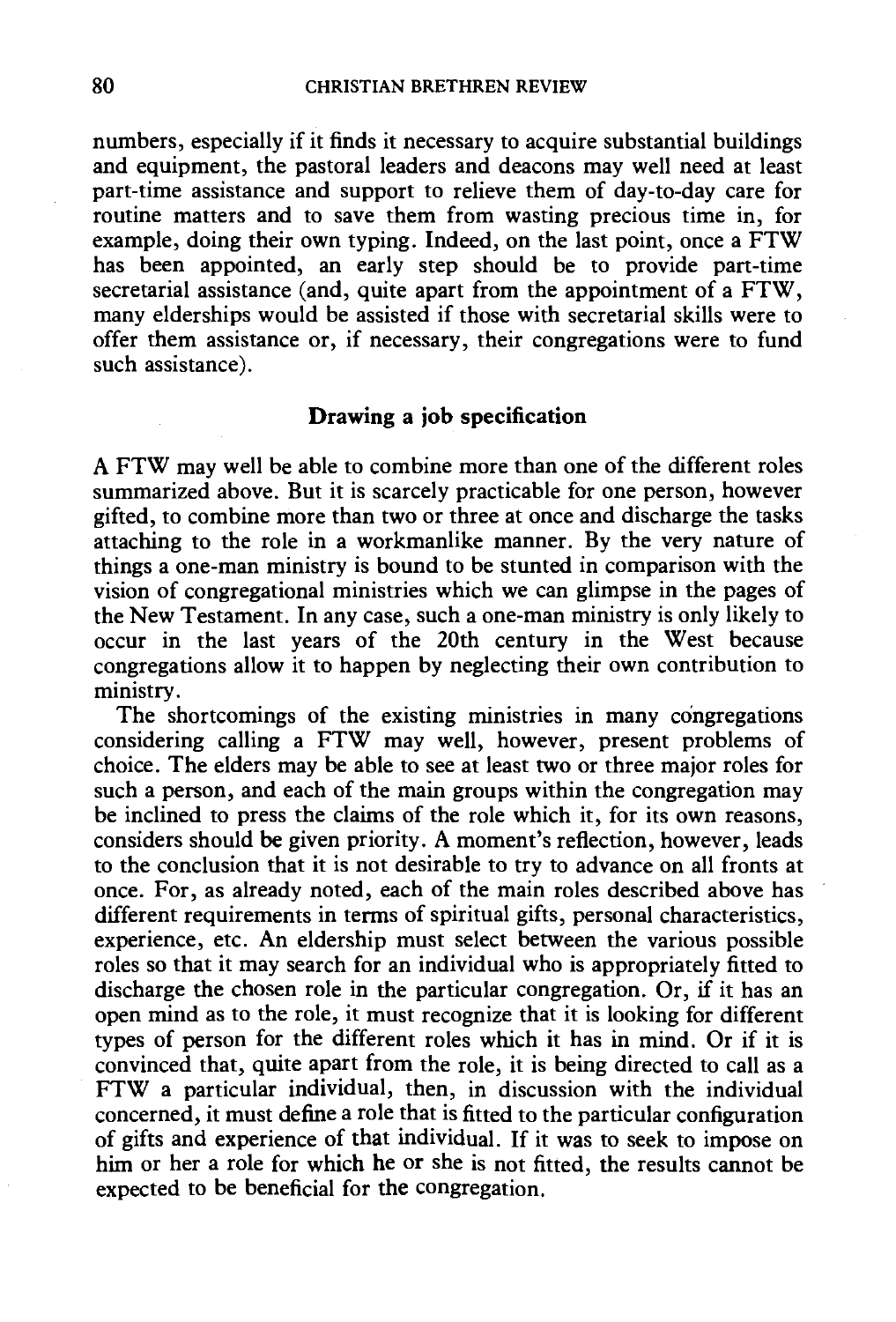Once a choice has been made, it is highly desirable that the specific tasks attaching to the proposed role should be listed in detail, ie, that a job specification should be drawn up. This will be of great assistance to possible candidates in helping them to understand in advance what may be required of them. They must form their own view as to whether the particular post is the Lord's calling for them. Where they are strangers to the particular congregation, it will help both the person called and the elders to plan the first few months of the individual's service with the congregation and to carry that plan into effect. Anyone carrying out ministry in a local congregation has a right to know what that congregation expects of them, and this is doubly so in the case of someone who is being supported materially by the congregation.

Second, a detailed job specification will be helpful to the elders in the search for the FTW of God's choice. However much time may have been invested in general discussion of the possible role for a FTW, the perceptions of different elders of the need will be bound to vary. Where there are important variations in perception, discussion with possible candidates and final selection may be fraught with difficulty and the candidates themselves are likely to be confused about the church's wishes and intentions in seeking a  $\angle$ FTW. The preparation and agreement of a detailed job specification should go some way to educating the elders as a body as to the detailed role which they have in mind. Second, such a document should help the church to understand the role which is in view and will begin the important process of educating the church as to what they may reasonably expect and demand of the FTW once he or she is appointed.

#### **Adjusting the job .specification**

It has already been remarked that in all this careful thought both elders and congregation must have room to be surprised by some revelation or word of guidance from God which will lead them in a quite contrary direction to that suggested in earlier discussion. Likewise, a job specification should not be regarded as written on tablets of stone-a natural tendency whenever something is committed to paper, let alone to more durable materials of record! No FTW can be expected to fit the ideal identikit which has been prepared by a church; almost certainly its initial thoughts would out-stretch the capacity of any mortal anyway! Once a prospective FTW and the elders are confident that he or she is the person of God's choice, the original job specification should be reviewed to fit more precisely the gifts, experience and particular interests of the chosen individual. Moreover, the elders will become fully aware of those matters only as they work alongside the individual concerned. And the FTW will only become aware of the possibilities of the role and tasks as he or she

CBRF:37-F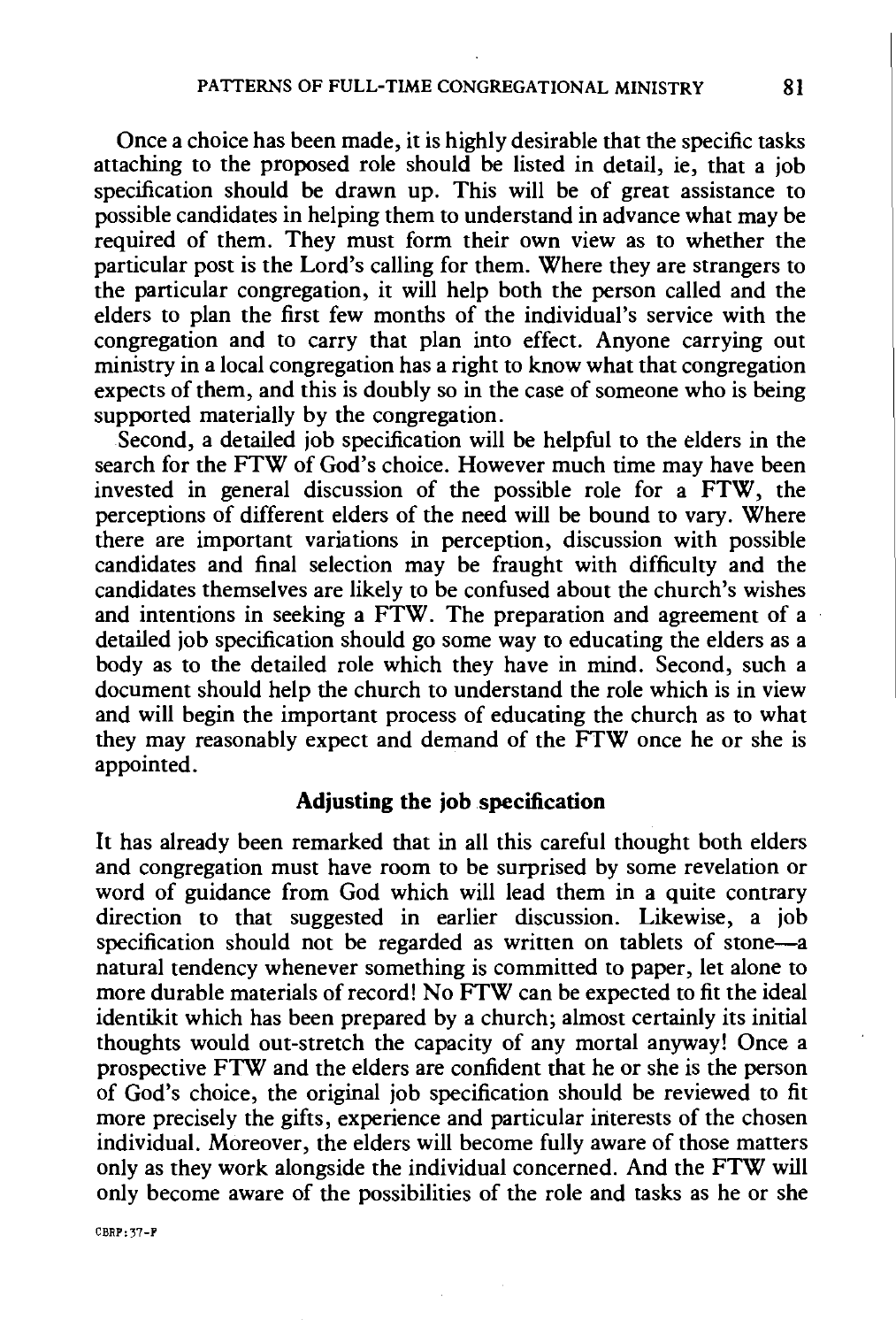becomes closely acquainted with the congregation and its life and activities. It would be wise therefore to expect that the job· specification will also need some adjustment in the early months of the individual's ministry.

In the longer term, adjustment will be even more necessary. A Christian congregation is a dynamic and, for all its institutions and traditions, a loosely-structured community. The FTW, it is to be hoped, will grow in the course of time; basic gifts will remain the same but those gifts should themselves develop with further use, and growing experience, both general and specific, can be expected to be accompanied by a growing maturity. As in all walks of life, work-rate and competence can be expected to increase, at least for a time. The same should be true of the wide variety of individuals in the congregation as a whole, as a result in part of the influence and impact of the FTW. In addition, there will be changes of personnel as a result of conversion, movement and death. The particular configuration of gifts, roles and tasks within any local congregation will change more or less rapidly with the passage of time.

For all these reasons the FTW's role and job specification should be reviewed and if necessary adjusted at regular but not too frequent intervals (a degree of stability will be needed if the FTW is to realize the potential of the particular specification at any time). At the extreme, the review may lead to the conclusion that the particular FTW's work is done for the time being in that congregation. In most cases, however, where the congregation grows in numbers, spiritual maturity, and the exercise of spiritual gifts hitherto dormant or neglected, the FTW may need to be less involved in the front line of the work himself and, for example, more concerned with encouragement, enabling, training and preparation of church members. With the hoped-for dynamic growth may come the need for the appointment of further full-time or part-time staff workers. In that case, it will be necessary to think carefully not only about the role and job specification of the new FTW but also about the interactive effects on the role and job specification of the first FTW.

Such changes in role and job specification should not be allowed to emerge willy-nilly under pressure of events. They should be anticipated and be the subject of careful discussion by the elders and the FTW in advance, with a view to agreed adjustments in the job specification. Where possible, the congregation's view could be sought. Even when this is not possible, the conclusions should be communicated forcefully and clearly to the congregation. Christians tend to be hard task masters and if a FTW begins to shift role and task before the church is informed, the FTW and the elders will probably find themselves the target for some stringent criticisms on the lines that the FTW is failing to do the job which the congregation supported him or her to do.